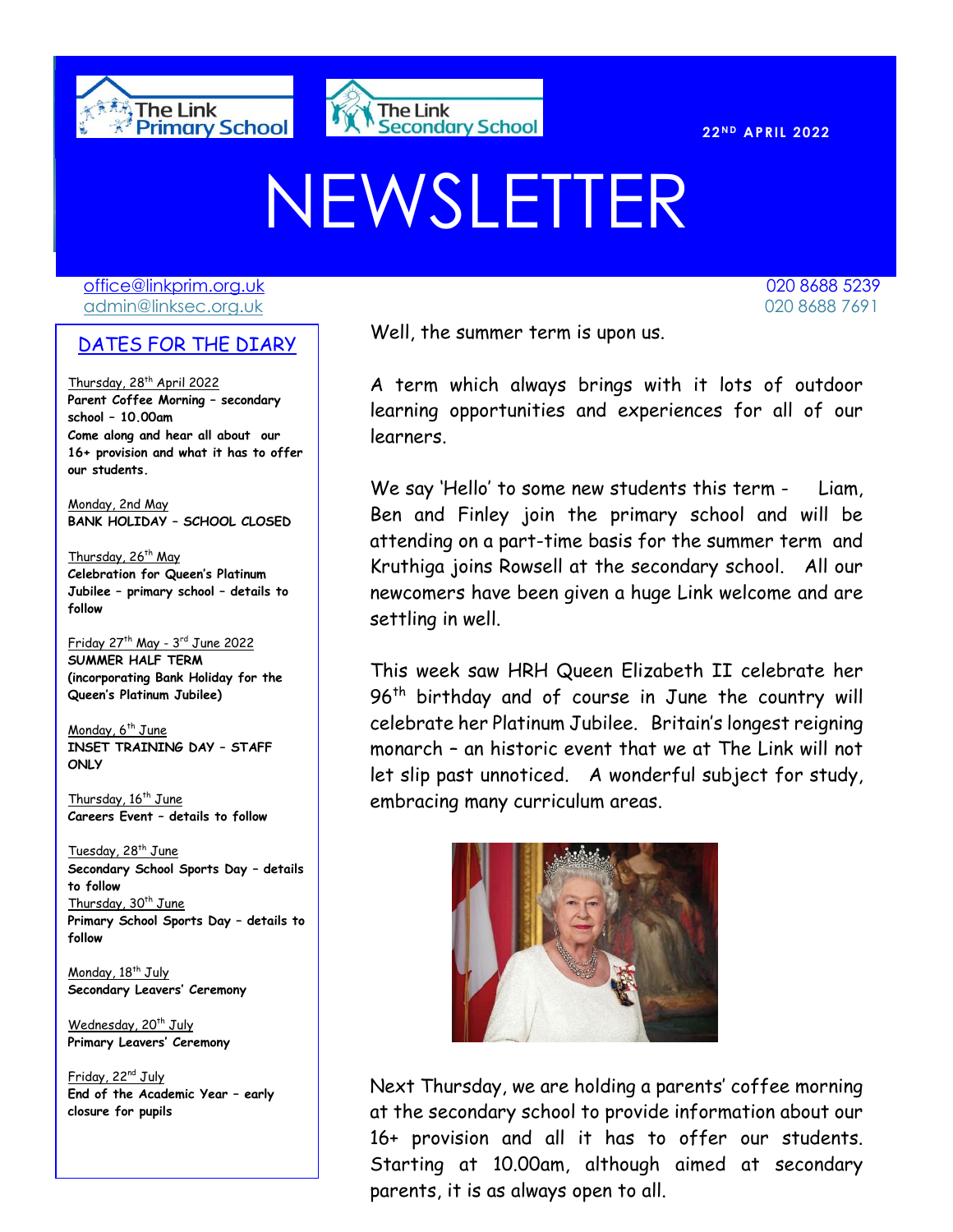# **WHAT'S BEEN HAPPENING AT THE PRIMARY SCHOOL?**

It was lovely to welcome the pupils back into school, full of all their news from the spring break – many of which involved stories about chocolate!





Willow Class lost no time in updating their diaries with lots of photographs.

Our group of riders returned to The Diamond Centre for their horse riding sessions. This term saw two more pupils start lessons, both of whom really enjoyed their first time on a horse,



At this week's School Council meeting, members discussed fundraising activities and talked about what charity means e.g. needing food, clothes and shelter.

The School Council Reps voted to hold a 'Cool Crazy Clothes' muftiday (date to be confirmed) to support Olha in raising funds for the Ukraine. There will be a charge of 50p to participate in this activity.

Link Priority 2 Community friendship Link Priority 3 Spiritual development Link Priority 14 Emotional Development – Theory of Mind Link Priority 7 Communication